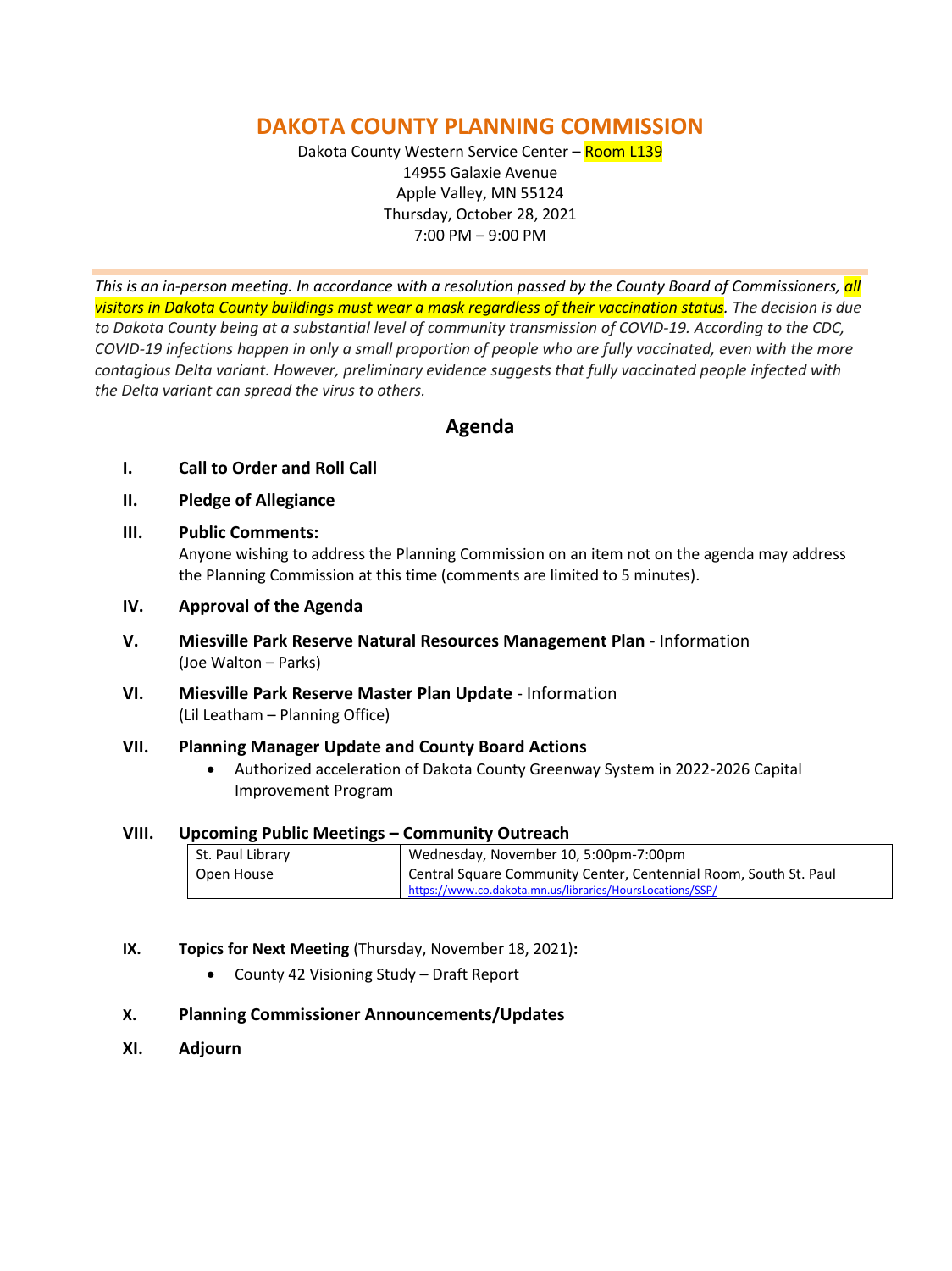# **DAKOTA COUNTY PLANNING COMMISSION**

**Date AGENDA ITEM:** Research and Findings of the Natural Resource Management Plan for Miesville Ravine Park Reserve (*Information*)

### **PURPOSE**

Provide Planning Commission:

- 1. *We will be providing an overview of the Research & Findings Phase of the Miesville Ravine Park Reserve Natural Resources Management Plan.*
- 2. *We will be showing photos from the field from Miesville Ravine PR of areas that we visited the past couple of months.*

# **BACKGROUND**

*Topics we will be presenting and discussing will be:* 

- *Geology, soils, topography*
- *Site map and landscape context*
- *Historical and Existing Vegetation*
- *Wildlife species observed*
- *Watersheds and streams*
- *Erosion prone areas*
- *Invasive species*
- *Trails and access points*
- *Unique attributes and features of the site*
- *Restoration projects accomplished and underway*

#### **ATTACHMENTS**

*None*

#### **QUESTIONS**

The following questions are intended to help assist in review of the packet materials.

1. *What are some of your favorite features of this park reserve? How does this site differ from other park sites in the County?*

2. *What aspects, areas, habitats, or species deserve special emphasis, conservation, and protection?*

3. *How can we best provide visitor services elements and at the same time protect and conserve the natural communities of this park reserve?* 

*4. How much development should take place in this park reserve?*

*5. Should reintroduction of key wildlife species, such as bison, be considered for this park at some point in the future?*